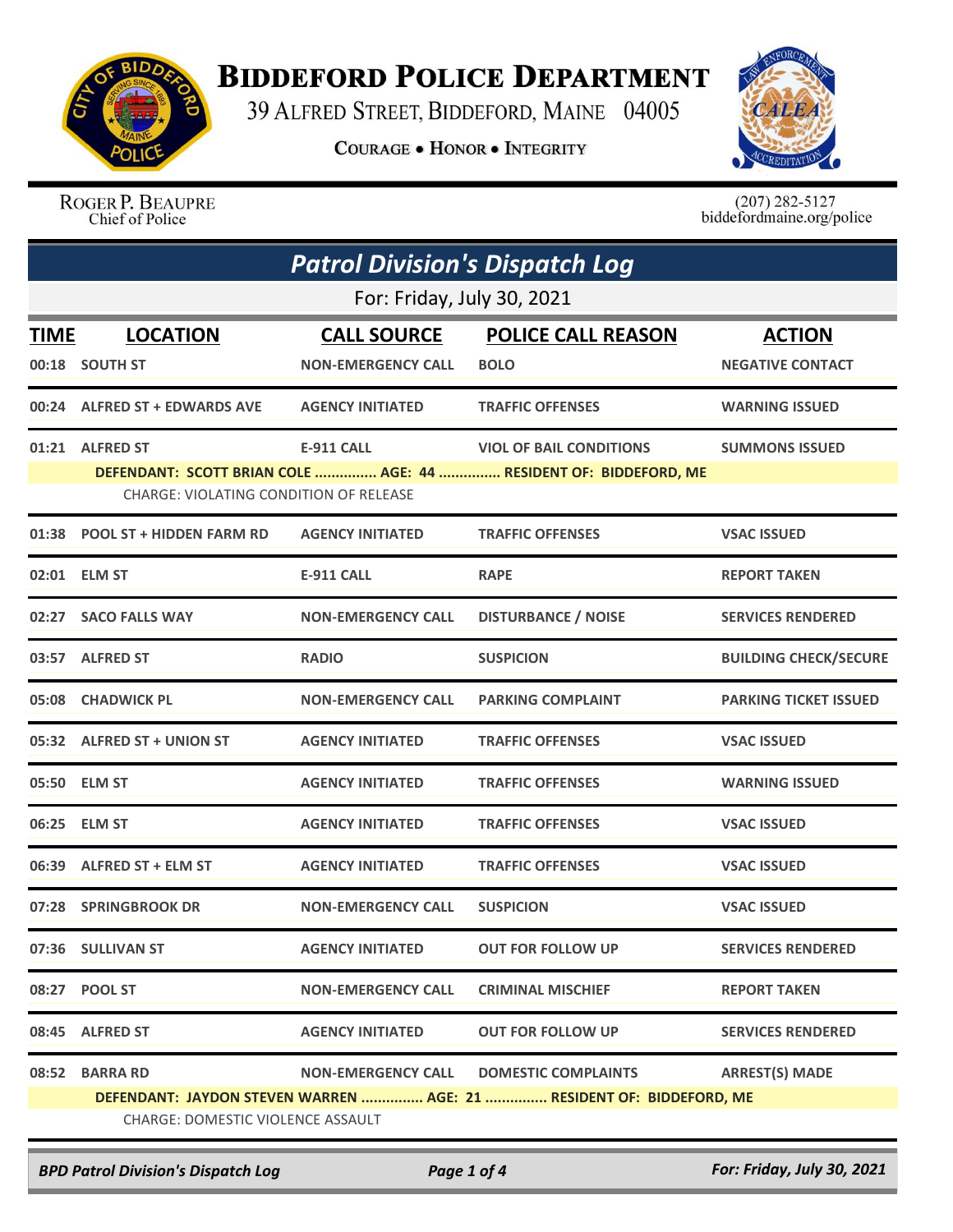| <b>TIME</b> | <b>LOCATION</b>                                     | <b>CALL SOURCE</b>        | <b>POLICE CALL REASON</b>                                            | <b>ACTION</b>                |
|-------------|-----------------------------------------------------|---------------------------|----------------------------------------------------------------------|------------------------------|
|             | 08:58 GRANITE ST                                    | <b>AGENCY INITIATED</b>   | <b>TRAFFIC OFFENSES</b>                                              | <b>WARNING ISSUED</b>        |
|             | 09:37 MAIN ST + FOSS ST                             | <b>AGENCY INITIATED</b>   | <b>TRAFFIC OFFENSES</b>                                              | <b>VSAC ISSUED</b>           |
|             | 10:07 POOL ST                                       | <b>NON-EMERGENCY CALL</b> | <b>OUT FOR FOLLOW UP</b>                                             | <b>SERVICES RENDERED</b>     |
|             | 10:19 MAIN ST                                       | <b>NON-EMERGENCY CALL</b> | <b>SUSPICION</b>                                                     | <b>REPORT TAKEN</b>          |
|             | 10:30 ALFRED ST                                     | <b>WALK-IN AT STATION</b> | <b>PRISONER PROCESS</b>                                              | <b>ARREST(S) MADE</b>        |
|             |                                                     |                           | DEFENDANT: JOSHUA F TRIPP  AGE: 38  RESIDENT OF: KENNEBUNK, ME       |                              |
|             | CHARGE: DOMESTIC VIOLENCE ASSAULT, PRIORS DV        |                           |                                                                      |                              |
|             | 10:53 BASKET ISLE                                   | <b>WALK-IN AT STATION</b> | <b>ASSIST CITIZEN</b>                                                | <b>SERVICES RENDERED</b>     |
|             | 11:23 BOULDER WAY                                   | <b>E-911 CALL</b>         | <b>VEHICLE CRASH - POLICE ONLY</b>                                   | <b>STATE FORM TAKEN</b>      |
|             | 11:58 ELM ST                                        | <b>E-911 CALL</b>         | 911 MISUSE                                                           | <b>NEGATIVE CONTACT</b>      |
|             | 12:21 QUIMBY ST                                     | <b>NON-EMERGENCY CALL</b> | <b>HARASSMENT</b>                                                    | <b>SERVICES RENDERED</b>     |
|             | 12:45 FRANKLIN ST                                   | <b>NON-EMERGENCY CALL</b> | <b>MOTOR VEHICLE THEFT</b>                                           | <b>REPORT TAKEN</b>          |
|             | 12:54 EMERY ST                                      | <b>NON-EMERGENCY CALL</b> | <b>JUVENILE OFFENSES</b>                                             | <b>SERVICES RENDERED</b>     |
| 12:55       | <b>MAIN ST</b>                                      | <b>AGENCY INITIATED</b>   | <b>TRAFFIC OFFENSES</b>                                              | <b>WARNING ISSUED</b>        |
|             | 12:57 ST MARYS ST                                   | <b>AGENCY INITIATED</b>   | <b>OUT FOR FOLLOW UP</b>                                             | <b>ARREST(S) MADE</b>        |
|             |                                                     |                           | DEFENDANT: TIMOTHY JAMES STROUT  AGE: 34  RESIDENT OF: TRANSIENT, ME |                              |
|             | <b>CHARGE: DOMESTIC VIOLENCE ASSAULT</b>            |                           |                                                                      |                              |
|             | 13:00 OLD ALFRED RD + MOUNTAIN R NON-EMERGENCY CALL |                           | <b>ANIMAL COMPLAINT</b>                                              | <b>UNFOUNDED</b>             |
|             | 13:06 ELM ST                                        | <b>NON-EMERGENCY CALL</b> | <b>TRESPASSING</b>                                                   | <b>SERVICES RENDERED</b>     |
|             | 13:15 ALFRED ST                                     | <b>AGENCY INITIATED</b>   | <b>PRO-ACTIVE DV RESPONSE TEAM</b>                                   | <b>NEGATIVE CONTACT</b>      |
|             | 13:18 SOKOKIS RD                                    | <b>E-911 CALL</b>         | <b>ASSIST WITH MEDICAL</b>                                           | <b>TRANSPORT TO HOSPITAL</b> |
|             | 14:02 MAINE TPKE + ALFRED ST                        | <b>NON-EMERGENCY CALL</b> | <b>ESCORTS / RELAYS</b>                                              | <b>SERVICES RENDERED</b>     |
|             | 14:09 HILL ST + WEST ST                             | <b>AGENCY INITIATED</b>   | <b>DISABLED VEHICLE</b>                                              | <b>VEHICLE TOWED</b>         |
|             | 14:13 ELM ST                                        | <b>NON-EMERGENCY CALL</b> | <b>BOLO</b>                                                          | <b>GONE ON ARRIVAL</b>       |
|             | 14:20 ALFRED ST                                     | <b>AGENCY INITIATED</b>   | <b>DRUG BOX</b>                                                      | <b>SERVICES RENDERED</b>     |
|             | 14:51 LESTER B ORCUTT BLVD                          | <b>NON-EMERGENCY CALL</b> | <b>ALARM - POLICE</b>                                                | <b>BUILDING CHECK/SECURE</b> |
|             | 15:33 ELM ST                                        | <b>NON-EMERGENCY CALL</b> | <b>BOLO</b>                                                          | <b>NEGATIVE CONTACT</b>      |
|             | 15:37 ST MARYS ST                                   | <b>AGENCY INITIATED</b>   | <b>OUT FOR FOLLOW UP</b>                                             | <b>SERVICES RENDERED</b>     |
|             |                                                     |                           |                                                                      |                              |

*BPD Patrol Division's Dispatch Log Page 2 of 4 For: Friday, July 30, 2021*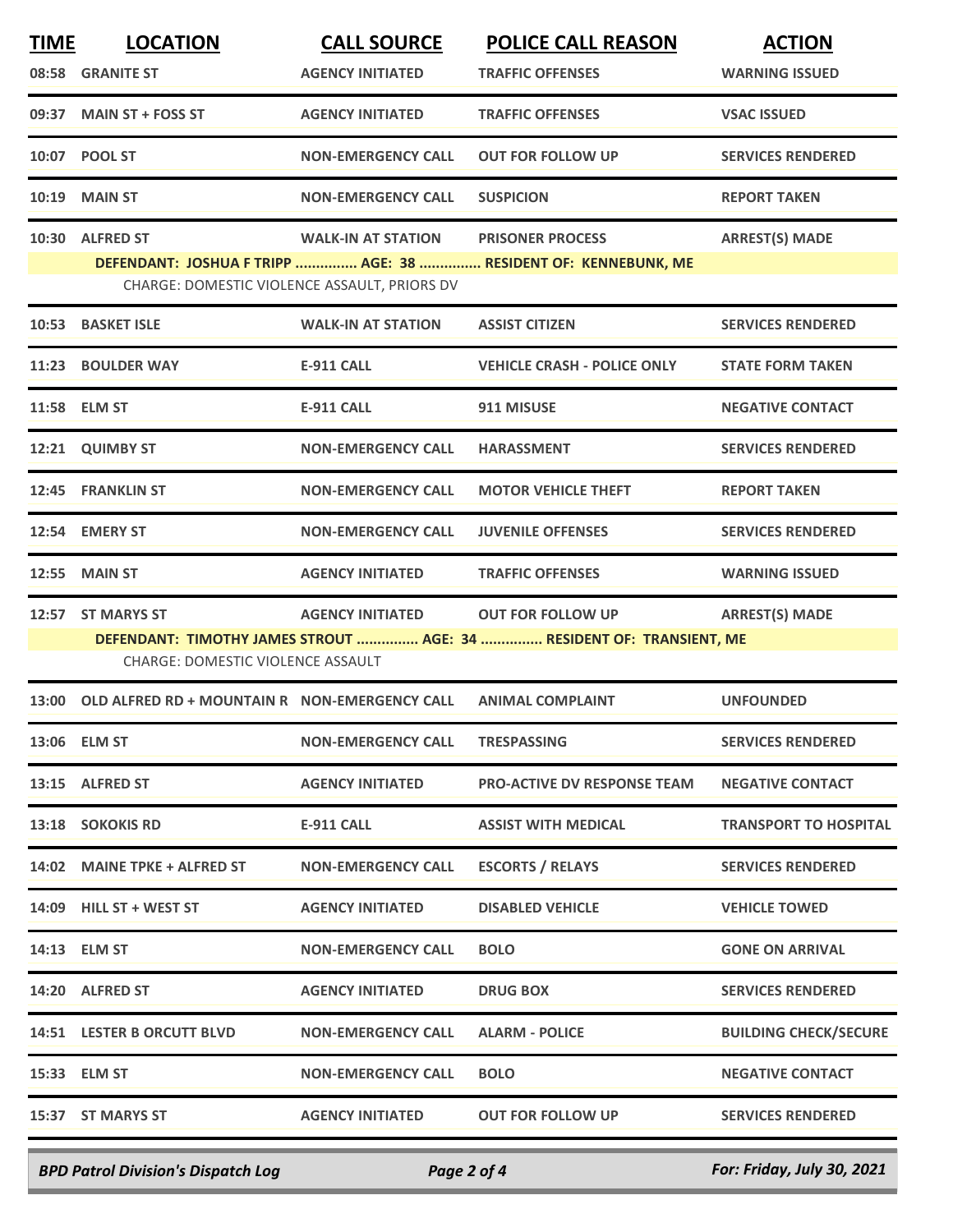| <b>TIME</b> | <b>LOCATION</b><br><b>16:00 GRANITE ST</b> | <b>CALL SOURCE</b><br><b>NON-EMERGENCY CALL</b> | <b>POLICE CALL REASON</b><br><b>BURGLARY OF A MOTOR VEHICLE</b> | <b>ACTION</b><br><b>REPORT TAKEN</b> |
|-------------|--------------------------------------------|-------------------------------------------------|-----------------------------------------------------------------|--------------------------------------|
|             | <b>16:09 MAIN ST</b>                       | <b>E-911 CALL</b>                               | <b>ASSIST WITH MEDICAL W/ ENGINE</b>                            | <b>TRANSPORT TO HOSPITAL</b>         |
|             | 16:10 SUMMER ST                            | <b>E-911 CALL</b>                               | <b>ASSIST WITH MEDICAL</b>                                      | <b>TRANSPORT TO HOSPITAL</b>         |
|             | 16:22 SOUTH ST                             | <b>NON-EMERGENCY CALL</b>                       | <b>PAPERWORK</b>                                                | <b>SERVICES RENDERED</b>             |
|             | 16:24 GREEN ST                             | <b>E-911 CALL</b>                               | ASSIST WITH ALARM - COMMERCI                                    | <b>REPORT TAKEN</b>                  |
|             | <b>16:27 WASHINGTON ST</b>                 | <b>NON-EMERGENCY CALL</b>                       | <b>CODES ENFORCEMENT</b>                                        | <b>REPORT TAKEN</b>                  |
|             | 16:31 SOUTH ST                             | <b>NON-EMERGENCY CALL</b>                       | <b>PAPERWORK</b>                                                | <b>SERVICES RENDERED</b>             |
|             | 17:16 ALFRED ST                            | <b>NON-EMERGENCY CALL</b>                       | <b>MENTAL ILLNESS CASES</b>                                     | <b>REPORT TAKEN</b>                  |
|             | 17:19 BOULDER WAY                          | <b>NON-EMERGENCY CALL</b>                       | <b>VEHICLE CRASH - POLICE ONLY</b>                              | <b>SERVICES RENDERED</b>             |
|             | 17:23 ELM ST                               | <b>E-911 CALL</b>                               | <b>FIGHTS</b>                                                   | <b>REPORT TAKEN</b>                  |
| 17:39       | <b>BRADBURY ST</b>                         | <b>NON-EMERGENCY CALL</b>                       | <b>CIVIL COMPLAINT</b>                                          | <b>NO VIOLATION</b>                  |
|             | 18:03 HORRIGAN CT                          | <b>E-911 CALL</b>                               | <b>DOMESTIC COMPLAINTS</b>                                      | <b>REPORT TAKEN</b>                  |
|             | 18:14 MASON ST                             | <b>NON-EMERGENCY CALL</b>                       | <b>MESSAGE DELIVERY</b>                                         | <b>SERVICES RENDERED</b>             |
|             | 18:15 ELM ST                               | <b>NON-EMERGENCY CALL</b>                       | <b>SUSPICION</b>                                                | <b>UNFOUNDED</b>                     |
| 18:29       | <b>ALFRED ST</b>                           | <b>NON-EMERGENCY CALL</b>                       | <b>BOLO</b>                                                     | <b>NEGATIVE CONTACT</b>              |
|             | 18:39 ELM ST                               | <b>NON-EMERGENCY CALL</b>                       | <b>SUSPICION</b>                                                | <b>NO VIOLATION</b>                  |
|             | 19:08 GREEN ST                             | <b>NON-EMERGENCY CALL</b>                       | <b>OUT FOR FOLLOW UP</b>                                        | <b>NO ACTION REQUIRED</b>            |
|             | 19:11 BACON ST + FOSS ST                   | <b>NON-EMERGENCY CALL</b>                       | <b>DRUNKENNESS</b>                                              | <b>TRANSPORT TO HOSPITAL</b>         |
|             | 19:34 MARINER WAY                          | <b>NON-EMERGENCY CALL</b>                       | <b>VEHICLE CRASH - POLICE ONLY</b>                              | <b>SERVICES RENDERED</b>             |
|             | 20:05 ELM ST                               | <b>E-911 CALL</b>                               | 911 MISUSE                                                      | <b>UNFOUNDED</b>                     |
|             | 20:05 WEST ST                              | <b>NON-EMERGENCY CALL</b>                       | <b>ANIMAL COMPLAINT</b>                                         | <b>NEGATIVE CONTACT</b>              |
|             | 21:41 CRESCENT ST                          | <b>NON-EMERGENCY CALL</b>                       | <b>DISTURBANCE / NOISE</b>                                      | <b>UNFOUNDED</b>                     |
|             | 22:01 LINCOLN ST + MAIN ST                 | <b>AGENCY INITIATED</b>                         | <b>TRAFFIC OFFENSES</b>                                         | <b>WARNING ISSUED</b>                |
|             | 22:36 EMERY ST + MAIN ST                   | <b>E-911 CALL</b>                               | <b>CHECK WELFARE</b>                                            | <b>SERVICES RENDERED</b>             |
|             | 23:08 BRADBURY ST                          | <b>NON-EMERGENCY CALL</b>                       | <b>ALARM - POLICE</b>                                           | <b>BUILDING CHECK/SECURE</b>         |